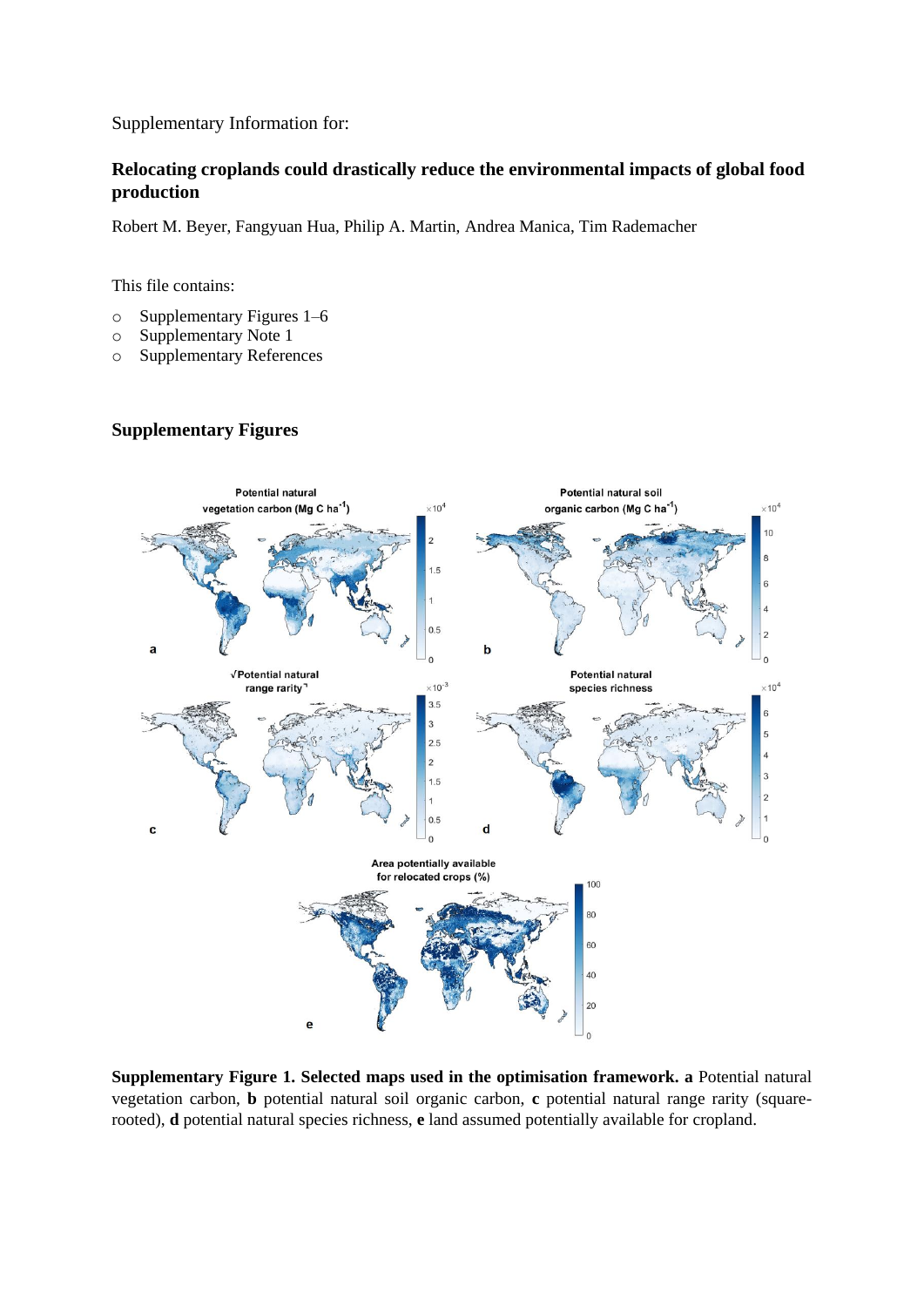

**Supplementary Figure 2. Cumulative production and environmental impacts on current croplands**. Each grey line is obtained by traversing the current growing locations of each crop in descending order of the ratio of local **a** carbon and **b** biodiversity impact to local production; black lines represent means across crops. The dotted blue lines represent the mean level of production on the least agro-environmentally efficient areas that causes half of a crop's total impact.



**Supplementary Figure 3. Optimal distributions of global croplands assuming medium- and lowinput management on newly established sites.** Maps in **a**–**d** correspond to the scenarios represented by black markers in Fig. 3c–f, respectively.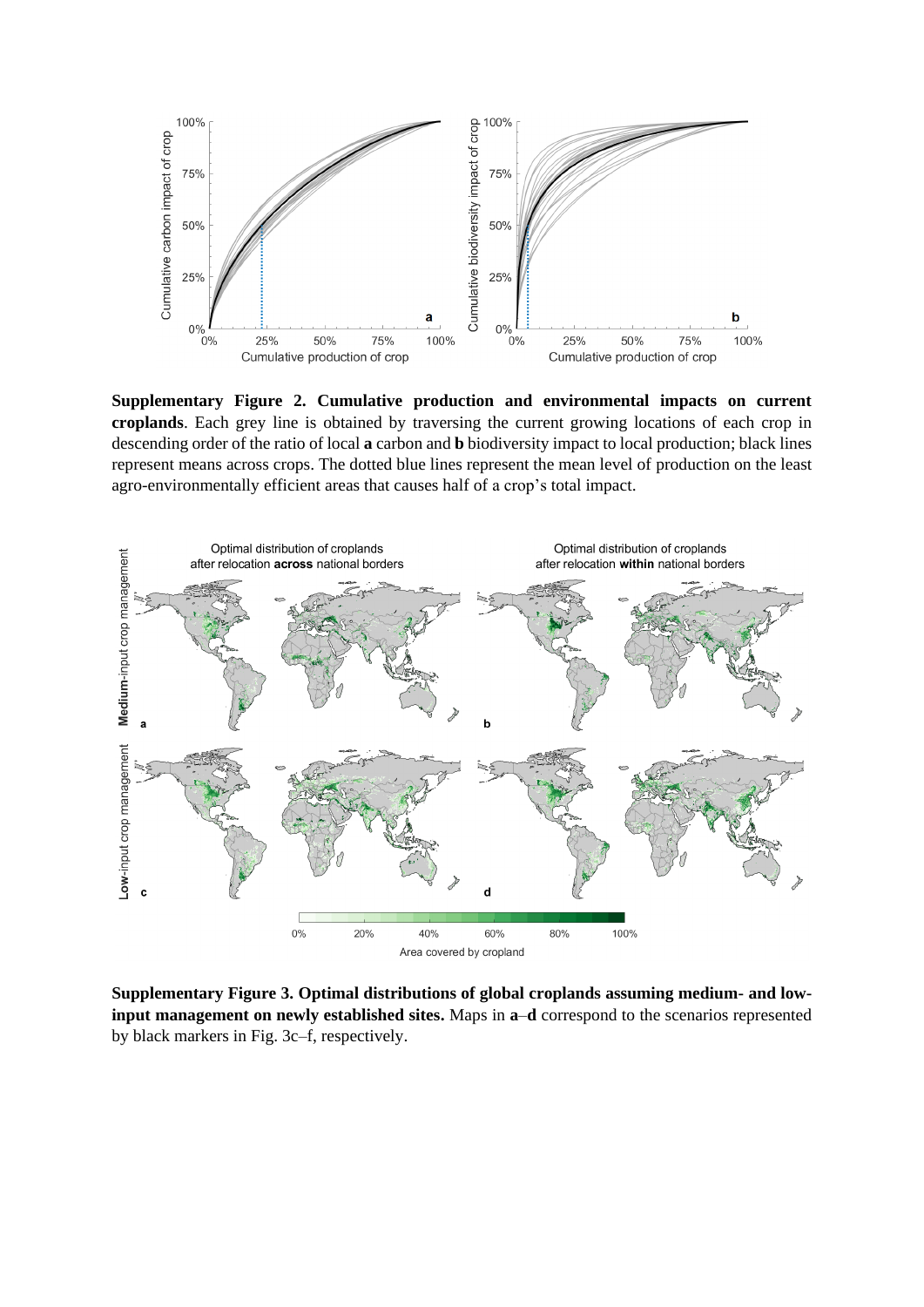

**Supplementary Figure 4. Environmental impact reductions compared to changes in global cropland area.** Panels **a**–**c** correspond to the scenarios represented by black markers in Fig. 3.



**Supplementary Figure 5. Optimal distributions of global croplands when measuring biodiversity in terms of species richness**. Panels **a**–**c** are analogous to Fig. 1a,c,d but based on species richness as the measure of biodiversity.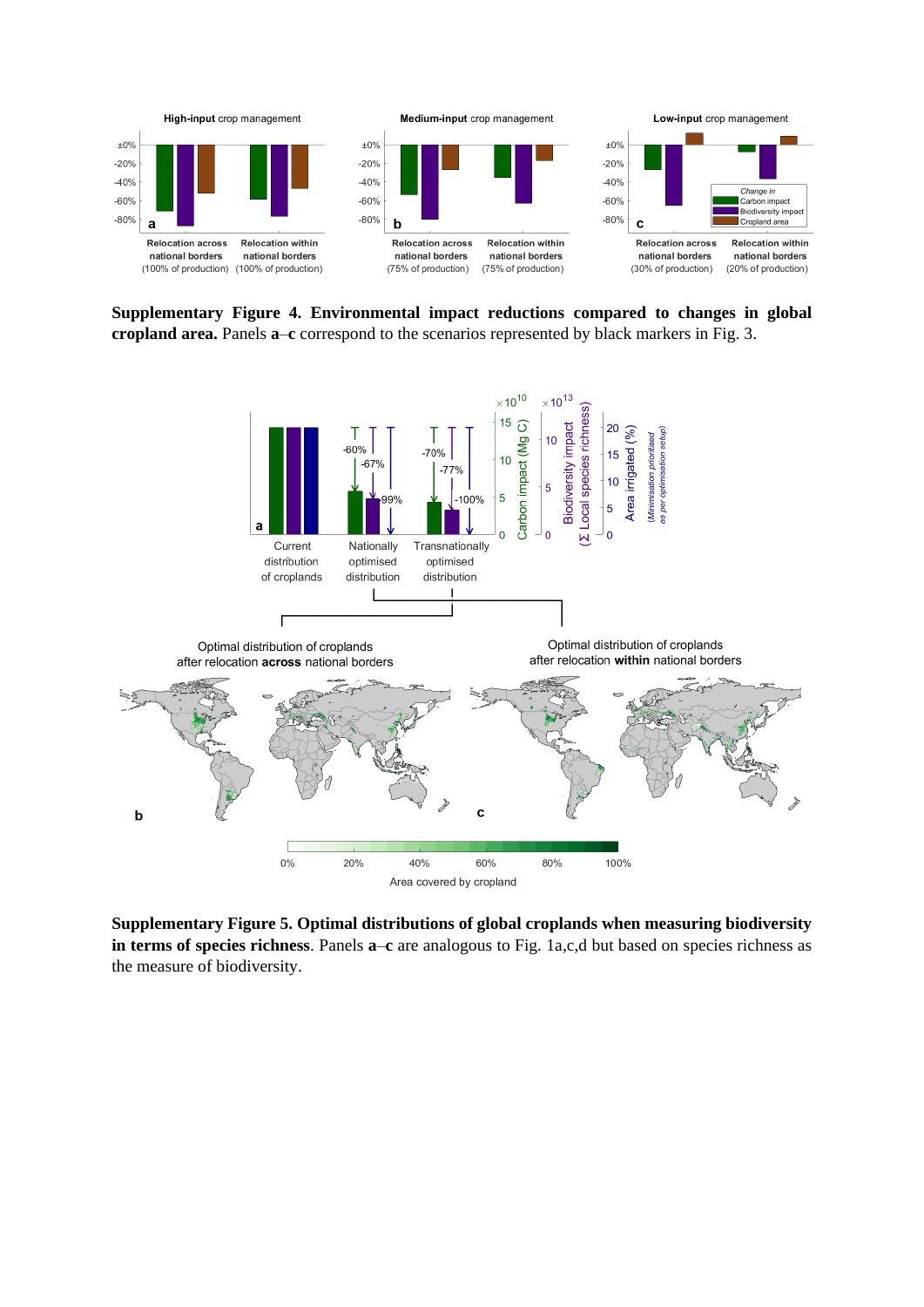

**Supplementary Figure 6. Estimated trajectories of the net carbon benefits of optimal crop relocation.** In each scenario, the assumed relocation of production in year 0 to currently uncultivated areas causes instantaneous environmental impacts (given by the difference between natural and cropspecific carbon stocks in the vegetation and soil), which are gradually offset by the carbon recovery on the relevant abandoned areas (see the "Methods" section). Only the first 50 years are shown to illustrate the early timing of the break-even points. All scenarios are based on current climatic conditions, highinput management on new croplands, and an optimal carbon-biodiversity weighting (shown in Fig. 1c,d, and represented by black markers in Fig. 3a,b, for the scenarios of complete relocation).

## **Supplementary Notes**

**Supplementary Note 1. Carbon and biodiversity recovery on abandoned agricultural land.** We briefly review empirical results on the recovery of carbon stocks and biodiversity on regenerating agriculturally degraded land. In both cases, recovery generally follows an asymptotic concave trajectory; the time required to reach pre-disturbance levels can therefore be difficult to pinpoint, as both slightly shorter or longer times correspond to similar recovery levels in the flat saturation stage of the recovery function. At small spatial scales, the regeneration of biodiversity and to a lesser degree carbon  $^{107}$  can be highly context-specific. Depending on local factors, including land use history  $^{26,108-}$ <sup>111</sup>, habitat connectivity  $109,112$ , other environmental factors  $113$ , and whether or not restoration efforts actively support the recovery process 110,114,115, the regeneration in a specific location can take place at slower or faster speeds than would typically be the case in the broader ecoregion. At larger scales, above- and below-ground carbon stocks in forest biomes have been found to asymptotically reach predisturbance values within 50–100 years after land abandonment <sup>25,27,28,30,103,105,106,110,116</sup>. In grasslands, carbon stocks recover within a few decades 82,103. Faunal species richness on regenerating degraded land tends to reach pre-disturbance levels on timescales of decades to a century 26,30,110,111,117–119. Initial colonists may represent different species to those present before degradation occurred 29,109,118,119, but the proportion of old-growth species generally increases as secondary ecosystems age, thereby gradually replacing non-native species 29,30,118–121. Biodiversity tends to regenerate faster in temperate than in tropical regions, and faster in grassland and shrubland biomes than in forests <sup>26,108,110,111</sup>. Whilst it has been argued that carbon and biodiversity recovery often occurs fastest under natural regeneration  $114$  (a result possibly due to methodological bias  $115$ ), appropriate assisted restoration, including the direct reintroduction of species <sup>122</sup>, is generally considered effective at accelerating the regeneration process 26,65,66,108–110,112,118,120,122,123 .